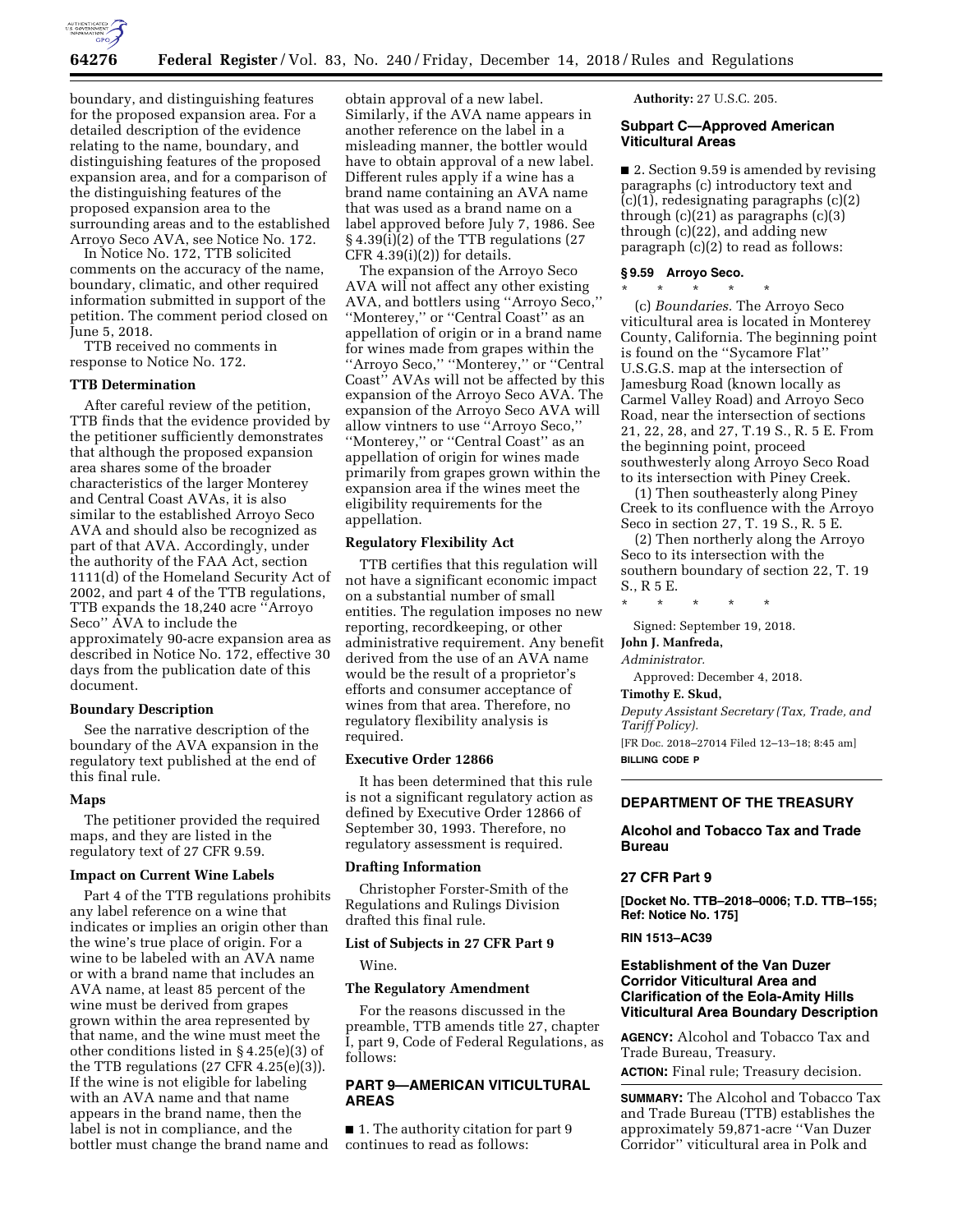Yamhill Counties, Oregon. The viticultural area lies entirely within the established Willamette Valley viticultural area. TTB designates viticultural areas to allow vintners to better describe the origin of their wines and to allow consumers to better identify wines they may purchase. TTB also clarifies the boundary description of the adjacent Eola-Amity Hills viticultural area.

**DATES:** This final rule is effective January 14, 2019.

# **FOR FURTHER INFORMATION CONTACT:**

Kaori Flores, Regulations and Rulings Division, Alcohol and Tobacco Tax and Trade Bureau, 1310 G Street NW, Box 12, Washington, DC 20005; phone 202– 453–1039, ext. 3190.

# **SUPPLEMENTARY INFORMATION:**

# **Background on Viticultural Areas**

## *TTB Authority*

Section 105(e) of the Federal Alcohol Administration Act (FAA Act), 27 U.S.C. 205(e), authorizes the Secretary of the Treasury to prescribe regulations for the labeling of wine, distilled spirits, and malt beverages. The FAA Act provides that these regulations should, among other things, prohibit consumer deception and the use of misleading statements on labels and ensure that labels provide the consumer with adequate information as to the identity and quality of the product. The Alcohol and Tobacco Tax and Trade Bureau (TTB) administers the FAA Act pursuant to section 1111(d) of the Homeland Security Act of 2002, codified at 6 U.S.C. 531(d). The Secretary has delegated various authorities through Treasury Department Order 120–01, dated December 10, 2013 (superseding Treasury Order 120–01, dated January 24, 2003), to the TTB Administrator to perform the functions and duties in the administration and enforcement of these laws.

Part 4 of the TTB regulations (27 CFR part 4) authorizes TTB to establish definitive viticultural areas and regulate the use of their names as appellations of origin on wine labels and in wine advertisements. Part 9 of the TTB regulations (27 CFR part 9) sets forth standards for the preparation and submission to TTB of petitions for the establishment or modification of American viticultural areas (AVAs) and lists the approved AVAs.

#### *Definition*

Section 4.25(e)(1)(i) of the TTB regulations  $(27 \text{ CFR } 4.25(e)(1)(i))$  defines a viticultural area for American wine as a delimited grape-growing region having

distinguishing features, as described in part 9 of the regulations, and a name and a delineated boundary, as established in part 9 of the regulations. These designations allow vintners and consumers to attribute a given quality, reputation, or other characteristic of a wine made from grapes grown in an area to the wine's geographic origin. The establishment of AVAs allows vintners to describe more accurately the origin of their wines to consumers and helps consumers to identify wines they may purchase. Establishment of an AVA is neither an approval nor an endorsement by TTB of the wine produced in that area.

#### *Requirements*

Section 4.25(e)(2) of the TTB regulations (27 CFR 4.25(e)(2)) outlines the procedure for proposing an AVA and provides that any interested party may petition TTB to establish a grapegrowing region as an AVA. Section 9.12 of the TTB regulations (27 CFR 9.12) prescribes standards for petitions for the establishment or modification of AVAs. Petitions to establish an AVA must include the following:

• Evidence that the area within the proposed AVA boundary is nationally or locally known by the AVA name specified in the petition;

• An explanation of the basis for defining the boundary of the proposed AVA;

• A narrative description of the features of the proposed AVA affecting viticulture, such as climate, geology, soils, physical features, and elevation, that make the proposed AVA distinctive and distinguish it from adjacent areas outside the proposed AVA boundary;

• The appropriate United States Geological Survey (USGS) map(s) showing the location of the proposed AVA, with the boundary of the proposed AVA clearly drawn thereon; and

• A detailed narrative description of the proposed AVA boundary based on USGS map markings.

## **Van Duzer Corridor Petition**

TTB received a petition from Mr. Jeff Havlin, the owner of Havlin Vineyard and chair of the Van Duzer Corridor AVA Committee, on behalf of himself and other local grape growers and vintners proposing the establishment of the ''Van Duzer Corridor'' AVA in portions of Yamhill and Polk Counties.

The proposed Van Duzer Corridor AVA is located in Oregon and lies entirely within the established Willamette Valley AVA (27 CFR 9.90) and covers approximately 59,871 acres. There are 17 commercially-producing

vineyards covering a total of approximately 1,000 acres, as well as 6 wineries, within the proposed AVA.

According to the petition, the distinguishing features of the proposed Van Duzer Corridor AVA are its topography, climate, and soils. The topography of the proposed Van Duzer Corridor is characterized by low elevations and gently rolling hills. The low elevations allow cool breezes to flow relatively unimpeded from the Pacific Ocean, through the Coastal Ranges, forming a wind corridor gap known as the ''Van Duzer Corridor.'' The western end of the Van Duzer Corridor wind gap is narrow and squeezed by high elevations to the north and south, leaving little room for viticulture. However, the eastern end of the Van Duzer Corridor wind gap, where the proposed Van Duzer Corridor AVA is located, features the same low elevations, and rolling hills as the western portion, with the distinction of having a wider area suitable for vineyards. Within the Van Duzer Corridor AVA, the elevation does not impede the eastward-flowing marine air, allowing higher wind speeds to flow through. In contrast, the surrounding regions all have higher elevations.

Additionally, the climate of the proposed Van Duzer Corridor AVA is characterized by consistent high wind speeds and low cumulative growing degree day (GDD) accumulations.1 The consistently high winds in the proposed AVA contribute to thicker grape skins, and raise the levels of phenolic compounds in the fruit. In contrast, the wind speeds to the north and southsoutheast of the proposed AVA are slower. The proposed Van Duzer Corridor has lower GDD accumulations than the surrounding regions to the north and southeast, indicating that its temperatures are generally cooler. The cooler temperatures ripen the fruit slowly, creating a longer hang time than for the same grape varietal grown in a region with higher GDD accumulations. The longer hang time contributes to a reduced acidity level. TTB notes that the petition did not include wind speed data and GDD accumulations for the regions to the west and south-southwest of the proposed AVA.

Lastly, the soils of the proposed Van Duzer Corridor AVA are primarily

<sup>&</sup>lt;sup>1</sup> In the Winkler climate classification system, annual heat accumulation during the growing season, measured in annual growing degree days (GDDs), defines climatic regions. One GDD accumulates for each degree Fahrenheit that a day's mean temperature is above 50 degrees, the minimum temperature required for grapevine growth. See Albert J. Winkler, *General Viticulture*  (Berkeley: University of California Press, 1974), pages 61–64.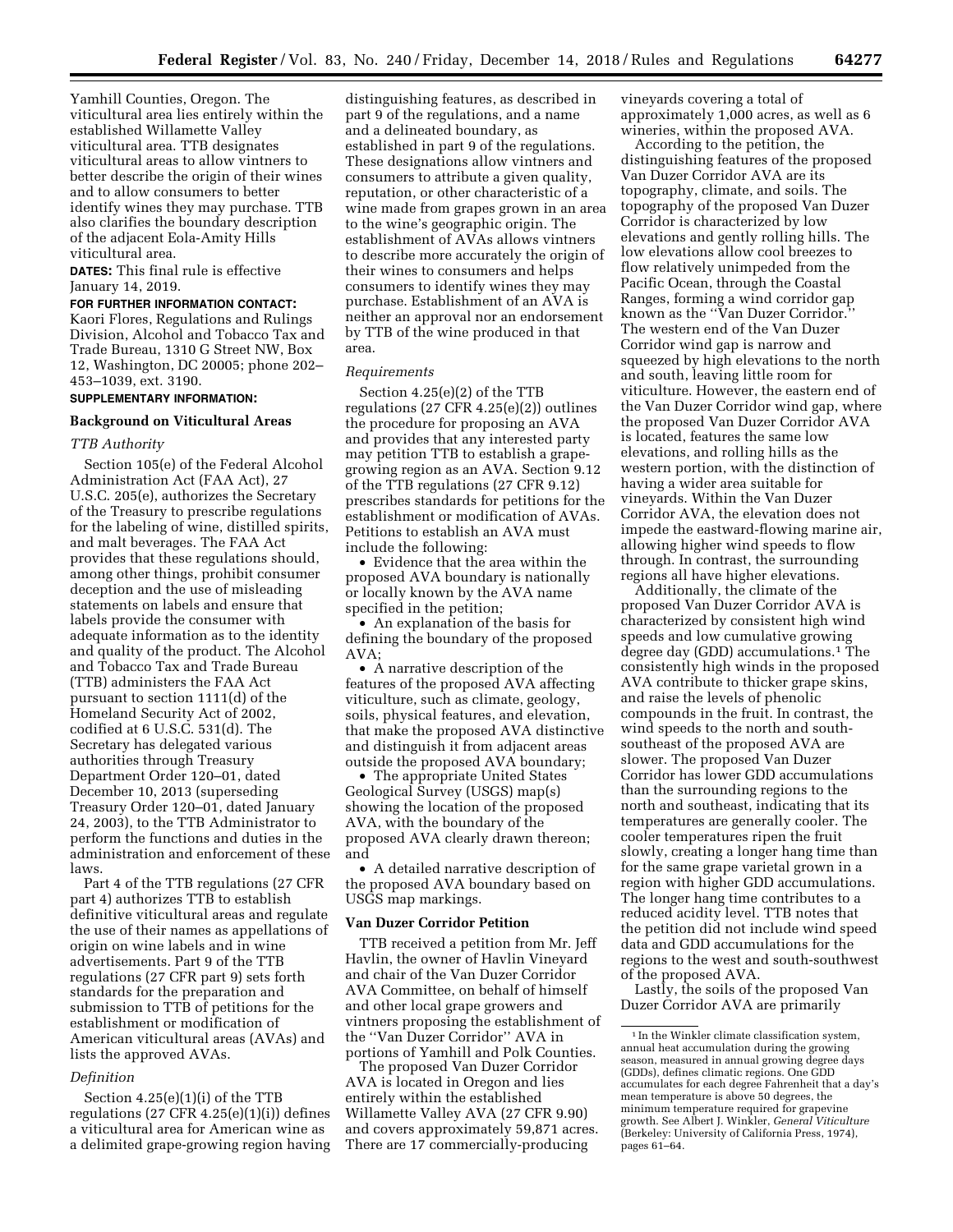uplifted marine sedimentary loams and silts with alluvial overlay, as well as some uplifted basalt. The soils are typically shallow, well-drained, and have a bedrock of siltstone. The high silt and clay levels in the soils balance the overall pH level of the soil by buffering against a sudden increase or decrease in soil pH. The buffering effect is beneficial to vineyards because it boosts the ability of the soils to maintain a stable pH level. In contrast, the soils immediately outside the northern and western boundaries contain soils from different soil series. Farther north and west, the soils contain higher concentrations of basalt and other volcanic materials. In contrast, east of the proposed Van Duzer Corridor AVA, within the Eola-Amity Hills AVA (27 CFR 9.202), the soils contain larger amounts of volcanic material than the proposed AVA. Additionally, south of the proposed AVA, the soils contain large concentrations of Ice Age loess, which is not found in the proposed Van Duzer Corridor AVA.

# **Notice of Proposed Rulemaking and Comments Received**

TTB published Notice No. 175 in the **Federal Register** on April 6, 2018 (83 FR 14795), proposing to establish the Van Duzer Corridor AVA. In the notice, TTB summarized the evidence from the petition regarding the name, boundary, and distinguishing features for the proposed AVA. The notice also compared the distinguishing features of the proposed AVA to the surrounding areas. For a detailed description of the evidence relating to the name, boundary, and distinguishing features of the proposed AVA, and for a detailed comparison of the distinguishing features of the proposed AVA to the surrounding areas, see Notice No. 175.

In Notice No. 175, TTB solicited comments on the accuracy of the name, boundary, and other required information submitted in support of the petition. In addition, given the proposed Van Duzer Corridor AVA's location within the Willamette Valley AVA, TTB solicited comments on whether the evidence submitted in the petition regarding the distinguishing features of the proposed AVA sufficiently differentiates it from the Willamette Valley AVA. Finally, TTB requested comments on whether the geographic features of the proposed AVA are so distinguishable from the Willamette Valley AVA that the proposed Van Duzer Corridor AVA should no longer be part of the established AVA. The comment period closed June 5, 2018.

# *Comments Received on the Proposed Van Duzer Corridor AVA*

In response to Notice No. 175, TTB received a total of 18 comments. Commenters included local residents, members of the wine industry, several vineyard employees, wine consultants, and consumers. All of the comments generally supported the establishment of the proposed Van Duzer Corridor AVA, with six of the commenters noting the effects of the proposed AVA's higher wind speeds on the grape skins. Four of the commenters also supported the establishment of the proposed Van Duzer Corridor AVA due to the marine sedimentary soils and the unique topography. None of the comments opposed the establishment of the proposed AVA.

TTB received one comment that supported the establishment of the proposed AVA, but the commenter also suggested ''Salt Creek'' as an ''equally suitable'' and ''much more pleasant'' name. However, TTB regulations require a proposed AVA name to be supported by evidence that demonstrates the name is currently used to refer to the proposed AVA. See § 9.12(a)(1). The commenter did not submit evidence of the current use of the name ''Salt Creek'' to refer to the region of the proposed AVA, nor did she provide any documentation refuting the evidence provided in the petition in support of the name ''Van Duzer Corridor.'' Therefore, TTB cannot determine that ''Salt Creek'' is a more appropriate name for the proposed AVA than ''Van Duzer Corridor.''

Another comment asked if the word ''corridor'' could be omitted from the AVA name when used as an appellation of origin on wine labels. Section 9.12(a)(1) requires an AVA name to be supported by evidence of current use of the name to refer to the region. Because neither the commenter nor the petitioner provided name evidence that the area is simply known as ''Van Duzer,'' TTB cannot determine if ''Van Duzer,'' standing alone, would be an appropriate alternative name for the proposed AVA. As a result, TTB would only allow the full AVA name ''Van Duzer Corridor'' to be used as an appellation of origin on a wine label once the proposed AVA is established. However, TTB did not propose to designate the phrase ''Van Duzer'' as a term of viticultural significance with respect to this proposed AVA, since doing so could have an adverse effect on current labels that use ''Van Duzer'' as part of a brand name. Therefore, if the proposed AVA is established, the phrase ''Van Duzer'' (without the word

''corridor'') may be used as a brand name or as part of a brand name on wine labels without having to meet the appellation of origin eligibility requirements for the Van Duzer Corridor viticultural area.

# **Clarification of the Eola-Amity Hills AVA Boundary Description**

Because one of the established Eola-Amity Hills AVA boundaries is concurrent with the boundary of the proposed Van Duzer Corridor AVA, TTB also proposed in Notice No. 175 to clarify the description of portions of the Eola-Amity Hills AVA boundary. The clarifications were proposed to correct errors in the current description of the boundary. TTB received no comments on the proposed boundary clarifications during the public comment period for Notice No. 175. Therefore, TTB is proceeding with clarifying the description of the Eola-Amity Hills AVA boundary in this document.

The first boundary clarification concerns the description of the beginning point of the AVA boundary. The Eola-Amity Hills AVA boundary description shall now begin at the intersection of State Highway 22 and Rickreall Road instead of the intersection of State Highway 22 and 223, which is located west of the town of Rickreall, Oregon. TTB believes the erroneous description of the Eola-Amity Hills boundary beginning point resulted from a misreading of the markings for State Highway 223 on the Rickreall, Oregon map. TTB also believes that Oregon wine industry members always have understood the Eola-Amity Hills AVA boundary to begin at the intersection of State Highway 22 rather than at the currently-described beginning point. TTB notes that commercially-produced maps of the Eola-Amity Hills AVA show its boundary located at the intersection of State Highway 22 and Rickreall Road. For example, see the Eola-Amity Hills AVA maps posted at *[http://](http://eolaamityhills.com/explore-our-region/regional-map/) [eolaamityhills.com/explore-our-region/](http://eolaamityhills.com/explore-our-region/regional-map/)  [regional-map/](http://eolaamityhills.com/explore-our-region/regional-map/)* and *[http://](http://www.everyvine.com/wine-regions/region/Eola_-_Amity_Hills/) [www.everyvine.com/wine-regions/](http://www.everyvine.com/wine-regions/region/Eola_-_Amity_Hills/)  [region/Eola](http://www.everyvine.com/wine-regions/region/Eola_-_Amity_Hills/)*\_*-*\_*Amity*\_*Hills/.* 

Additionally, TTB is further amending the Eola-Amity Hills boundary descriptions for clarity. TTB is removing the word ''township'' from ''township of Bethel'' to add a more precise description of the point where the AVA's boundary intersects the 200 foot contour line, and to minimize confusion since Bethel appears on the Amity, Oregon Map as the name of a crossroads, not as the name of a political or geographic township. TTB is also clarifying the direction in which the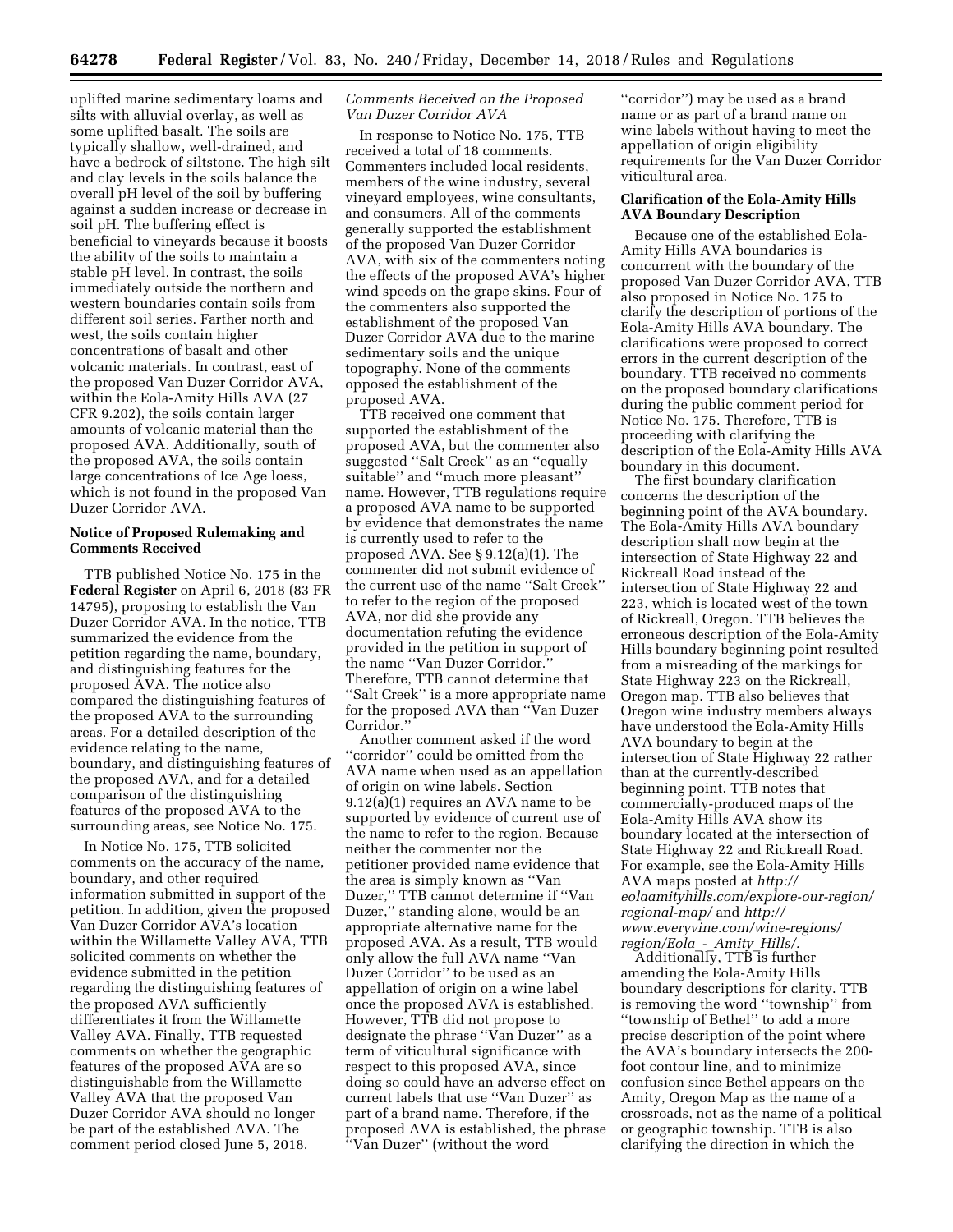Eola-Amity Hills AVA boundary proceeds along the 200-foot contour line from Oak Grove Road, to clarify the point at which that contour line intersects Zena Road, and to clarify that the boundary follows Zena Road for a short distance to its intersection with Oak Grove Road south of Bethel. TTB is also clarifying that the AVA boundary follows Frizzell Road to the road's first intersection with the 200-foot contour line. Lastly, TTB is clarifying that, in returning to the AVA's boundary's beginning point, the boundary crosses from the Amity, Oregon map onto the Rickreall, Oregon map. TTB believes the correction and clarifications will not affect the ability of any bottler to use the Eola-Amity Hills AVA name on a wine label.

# **TTB Determination**

After careful review of the petition and the comments received in response to Notice No. 175. TTB finds that the evidence provided by the petitioner supports the establishment of the Van Duzer Corridor AVA. Accordingly, under the authority of the FAA Act, section 1111(d) of the Homeland Security Act of 2002, and part 4 of the TTB regulations, TTB establishes the ''Van Duzer Corridor'' AVA in portions of Yamhill and Polk Counties, Oregon, effective 30 days from the publication date of this document.

TTB has also determined that the Van Duzer Corridor AVA will remain part of the established Willamette Valley AVA. As discussed in Notice No. 175, the proposed Van Duzer Corridor shares some broad characteristics with the established AVA. For example, elevations within the proposed AVA are below 1,000 feet, and the soils are primarily silty loams and clay loams. However, the proposed Van Duzer Corridor AVA's location at the eastern end of the only wind gap in the portion of the Coastal Ranges that borders the Willamette Valley AVA creates a unique microclimate with persistently high wind speeds and lower growing degree day accumulations. The grapes grown in the proposed AVA have different physical characteristics, such as thicker grape skins, and maturation rates than the same varietals grown in other parts of the Willamette Valley AVA.

# **Boundary Description**

See the narrative description of the boundary of the Van Duzer Corridor AVA in the regulatory text published at the end of this final rule.

## **Maps**

The petitioner provided the required maps, and they are listed below in the regulatory text.

## **Impact on Current Wine Labels**

Part 4 of the TTB regulations prohibits any label reference on a wine that indicates or implies an origin other than the wine's true place of origin. For a wine to be labeled with an AVA name or with a brand name that includes an AVA name, at least 85 percent of the wine must be derived from grapes grown within the area represented by that name, and the wine must meet the other conditions listed in 27 CFR 4.25(e)(3). If the wine is not eligible for labeling with an AVA name and that name appears in the brand name, then the label is not in compliance and the bottler must change the brand name and obtain approval of a new label. Similarly, if the AVA name appears in another reference on the label in a misleading manner, the bottler would have to obtain approval of a new label. Different rules apply if a wine has a brand name containing an AVA name that was used as a brand name on a label approved before July 7, 1986. See 27 CFR 4.39(i)(2) for details.

With the establishment of this AVA, its name, ''Van Duzer Corridor'' will be recognized as a name of viticultural significance under § 4.39(i)(3) of the TTB regulations (27 CFR 4.39(i)(3)). The text of the regulation clarifies this point. Consequently, wine bottlers using the name ''Van Duzer Corridor'' in a brand name, including a trademark, or in another label reference as to the origin of the wine, will have to ensure that the product is eligible to use the AVA name as an appellation of origin. TTB is not designating the phrase ''Van Duzer'' as a term of viticultural significance, in order to avoid a potential negative effect on current labels that use ''Van Duzer'' as part of a brand name on wine labels. Therefore, if the proposed AVA is established, the phrase ''Van Duzer'' (without the word ''corridor'') may be used as a brand name or as part of a brand name on wine labels without having to meet the appellation of origin eligibility requirements for the Van Duzer Corridor viticultural area.

The establishment of the Van Duzer Corridor AVA will not affect any existing AVA, and any bottlers using ''Willamette Valley'' as an appellation of origin or in a brand name for wines made from grapes grown within the Willamette Valley AVA will not be affected by the establishment of this new AVA. The establishment of the Van Duzer Corridor AVA will allow vintners

to use ''Van Duzer Corridor'' and ''Willamette Valley'' as appellations of origin for wines made primarily from grapes grown within the Van Duzer Corridor AVA if the wines meet the eligibility requirements for the appellation.

# **Regulatory Flexibility Act**

TTB certifies that this regulation will not have a significant economic impact on a substantial number of small entities. The regulation imposes no new reporting, recordkeeping, or other administrative requirement. Any benefit derived from the use of an AVA name would be the result of a proprietor's efforts and consumer acceptance of wines from that area. Therefore, no regulatory flexibility analysis is required.

# **Executive Order 12866**

It has been determined that this final rule is not a significant regulatory action as defined by Executive Order 12866 of September 30, 1993. Therefore, no regulatory assessment is required.

# **Drafting Information**

Kaori Flores of the Regulations and Rulings Division drafted this final rule.

# **List of Subjects in 27 CFR Part 9**

Wine.

# **The Regulatory Amendment**

For the reasons discussed in the preamble, TTB amends title 27, chapter I, part 9, Code of Federal Regulations, as follows:

# **PART 9—AMERICAN VITICULTURAL AREAS**

■ 1. The authority citation for part 9 continues to read as follows:

**Authority:** 27 U.S.C. 205.

# **Subpart C—Approved American Viticultural Areas**

■ 2. Amend § 9.202 by revising paragraphs (c)(1), (12), (13), (15), and (16) to read as follows:

# **§ 9.202 Eola-Amity Hills.**

\* \* \* \* \*

(c) \* \* \* (1) The beginning point is on the Rickreall, Oregon, map at the intersection of State Highway 22 and Rickreall Road, near the Oak Knoll Golf Course, in section 50, T7S, R4W;

\* \* \* \* \* (12) Follow Old Bethel Road, which becomes Oak Grove Road, south until the road intersects the 200-foot contour line approximately 400 feet north of Oak Grove Road's northern intersection with